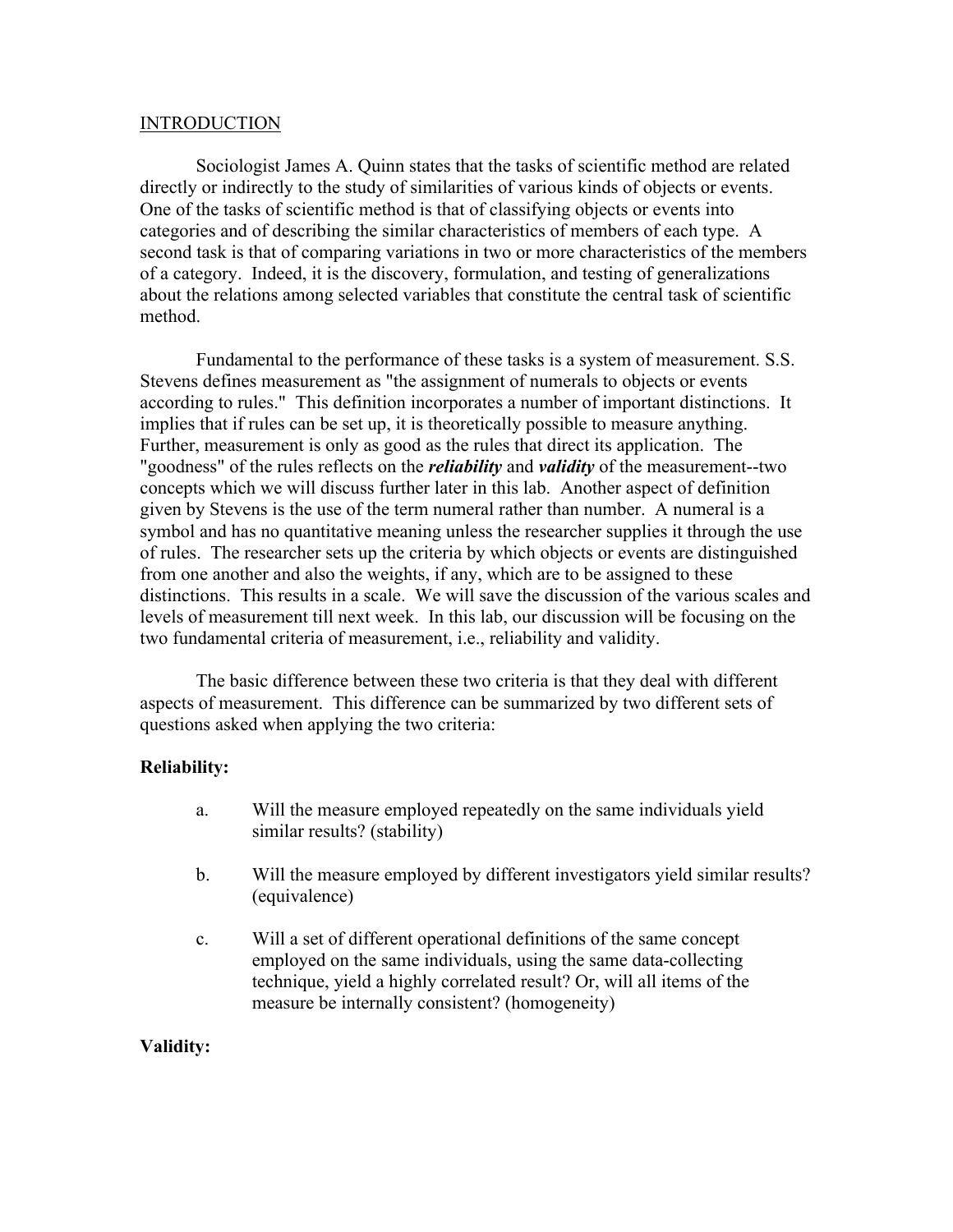a. Does the measure employed really measure the theoretical concept (variable)?

# **EXAMPLE: GENERAL APPROACHES TO RELIABILITY/VALIDITY OF MEASURES**

- 1. **Concept**: "Exposure to Televised News"
- 2. **Definition:** the amount of time spent watching televised news programs

## 3. **Indicators:**

- a. frequency of watching morning news
- b. frequency of watching national news at 5:30 p.m.
- c. frequency of watching local news
- d. frequency of watching television news magazine  $\&$  interview programs

### 4. **Index:**

Design an eleven-point scale, where zero means "never watch at all," one means "rarely watch" and ten "watch all the time." Apply the eleven-point scale to each of the four indicators by asking people to indicate how often they watch each of the above TV news programs.

Combining responses to the four indicators/or survey questions according to certain rules, we obtain an index of "exposure to televised news program," because we think it measures TV news exposure as we defined it above. A sum score of the index or scale is calculated for each subject, which ranges from 0 (never watch any TV news programs) to 40 (watch all types of TV news program all the time). Now, based on the empirical data, we can assess the reliability and validity of our scale.

## **DETERMINING RELIABILITY**

### 1. **Stability** (Test-Retest Correlation)

Synonyms for reliability include: dependability, stability, consistency (Kerlinger, 1986). Test-retest correlation provides an indication of stability over time. For example, if we asked the respondents in our sample the four questions once in this September and again in November, we can examine whether the two waves of the same measures yield similar results.

### 2. **Equivalence**

We want to know the extent to which different investigators using the same instrument to measure the same individuals at the same time yield consistent results. Equivalence may also be estimated by measuring the same concepts with different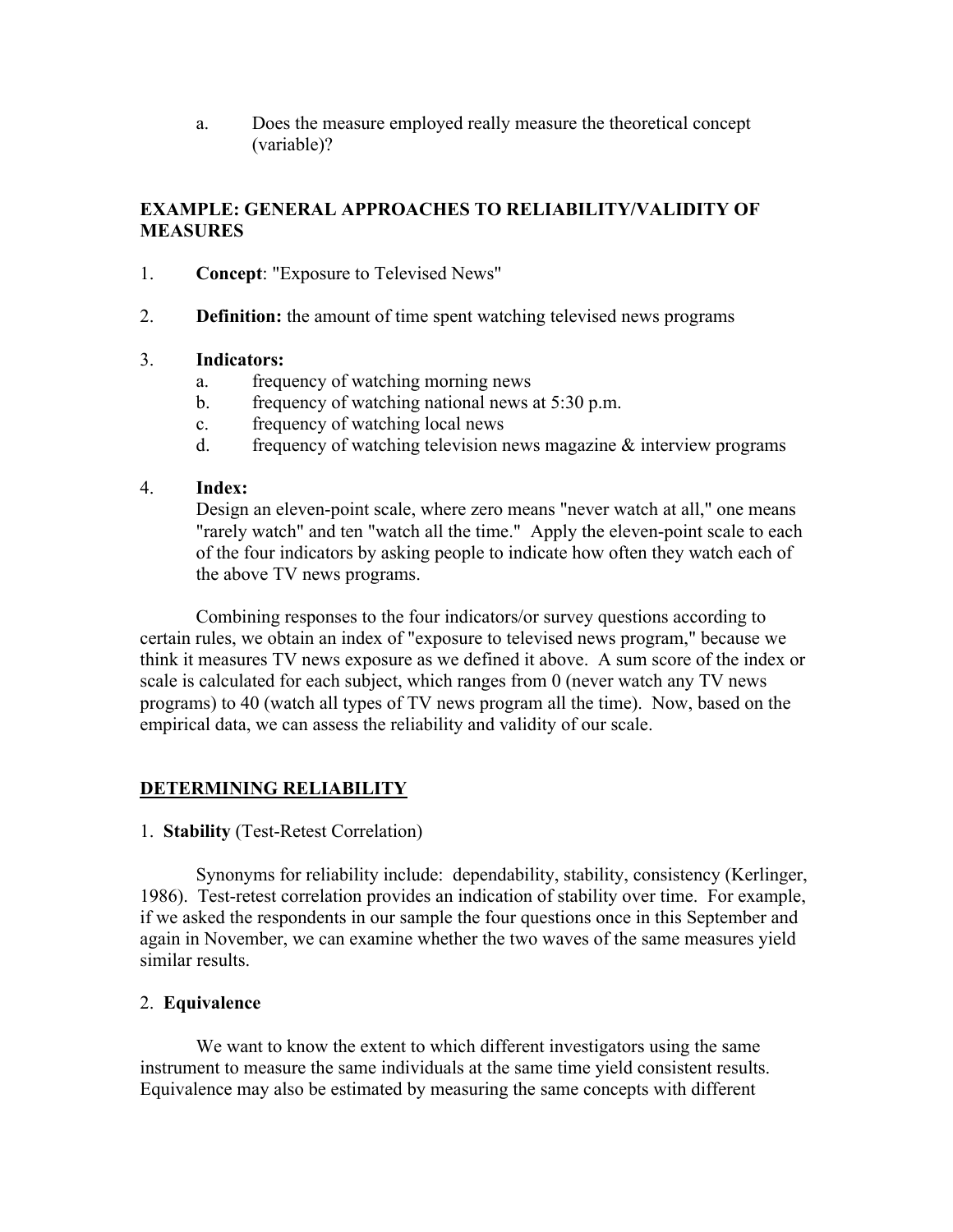instruments, for example, survey questionnaire and official records, on the same sample, which is known as multiple-forms reliability.

## 3. **Homogeneity** (Internal Consistency)

We have three ways to check the internal consistency of the index.

- a) **Split-half correlation.** We could split the index of "exposure to televised news" in half so that there are two groups of two questions, and see if the two sub-scales are highly correlated. That is, do people who score high on the first half also score high on the second half?
- b) **Average inter-item correlation.** We also can determine internal consistency for each question on the index. If the index is homogeneous, each question should be highly correlated with the other three questions.
- c) **Average item-total correlation.** We could correlate each question with the total score of the TV news exposure index to examine the internal consistency of items. This gives us an idea of the contribution of each item to the reliability of the index.

Another approach to the evaluation of reliability is to examine the relative absence of random measurement error in a measuring instrument. Random measurement errors can be indexed by a measure of variability of individual item scores around the mean index score. Thus, an instrument which has a large measure of variability should be less reliable than the one having smaller variability measure.

## **DETERMINING VALIDITY**

### 1. **Criterion (Pragmatic) Validity**

Based on different time frames used, two kinds of criterion-related validity can be differentiated.

a) **Concurrent validity.** The measures should distinguish individuals - whether one would be good for a job, or whether someone wouldn't. For example, say a political candidate needs more campaign workers; she could use a test to determine who would be effective campaign workers. She develops a test and administers it to people who are working for her right now. She then checks to see whether people who score high on her test are the same people who have been shown to be the best campaign workers now. If this is the case, she has established the concurrent validity of the test.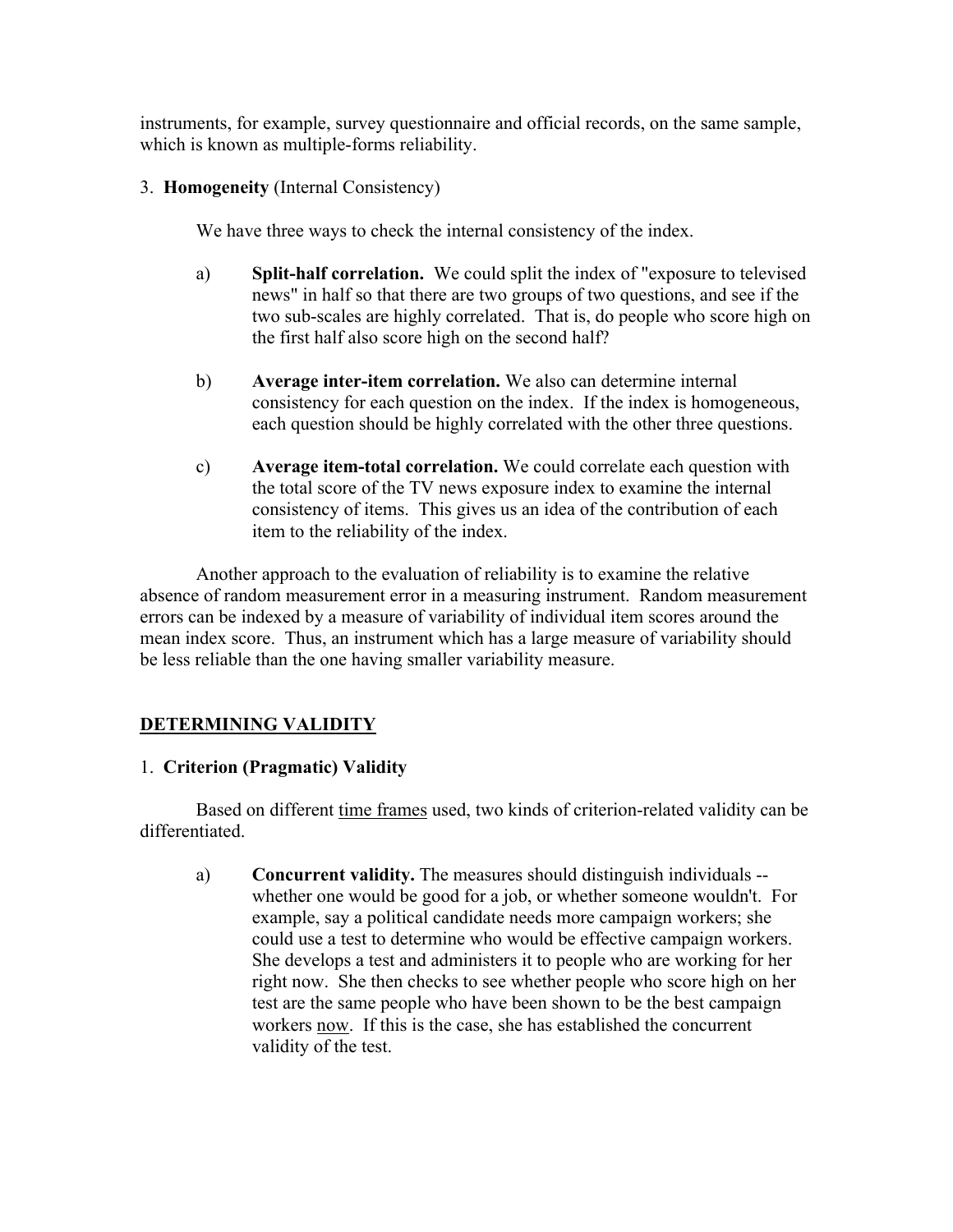b) **Predictive validity.** In this case our political candidate could use the index to predict who would become good campaign workers in the future. Say, she runs an ad in the paper for part-time campaign workers. She asks them all to come in for an interview and to take the test. She hires them all, and later checks to see if those who are the best campaign workers are also the ones who did best on the test. If this is true, she has established the predictive validity of the test and only needs to hire those who score high on her test. (Incidentally, criticisms of standardized tests such as GRE, SAT, etc. are often based on the lack of predictive validity of these tests).

## 2. **Construct Validity**

Three types of evidence can be obtained for the purpose of construct validity, depending on the research problem.

a) **Convergent validity**. Evidence that the same concept measured in different ways yields similar results. In this case, you could include two different tests. For example:

1. You could place people on meters on respondent's television sets to record the time that people spend with news programs. Then, this record can be compared with survey results of "exposure to televised news"; or

2. You could send someone to observe respondent's television use at their home, and compare the observation results with your survey results.

b) **Discriminant validity**. Evidence that one concept is different from other closely related concepts. So, in the example of TV news exposure, you could include measures of exposure to TV entertainment programs and determine if they differ from TV news exposure measures. In this case, the measures of exposure to TV news should not related highly to measures of exposure to TV entertainment programs.

**Convergent Validity**: Where different measures of the same concept yield similar results. Here we used self-report versus observation (different measures). Yet, these two measures should yield similar results since they were to measure verbal (or physical) aggression. The results of verbal aggression from the two measures should be highly correlated.

**Discriminant Validity**: Evidence that the concept as measured can be differentiated from other concepts. Our theory says that physical aggression and verbal aggression are different behaviors. In this case, the correlations should be low between questions asked that dealt with verbal aggression and questions asked that dealt with physical aggression in the self-report measure.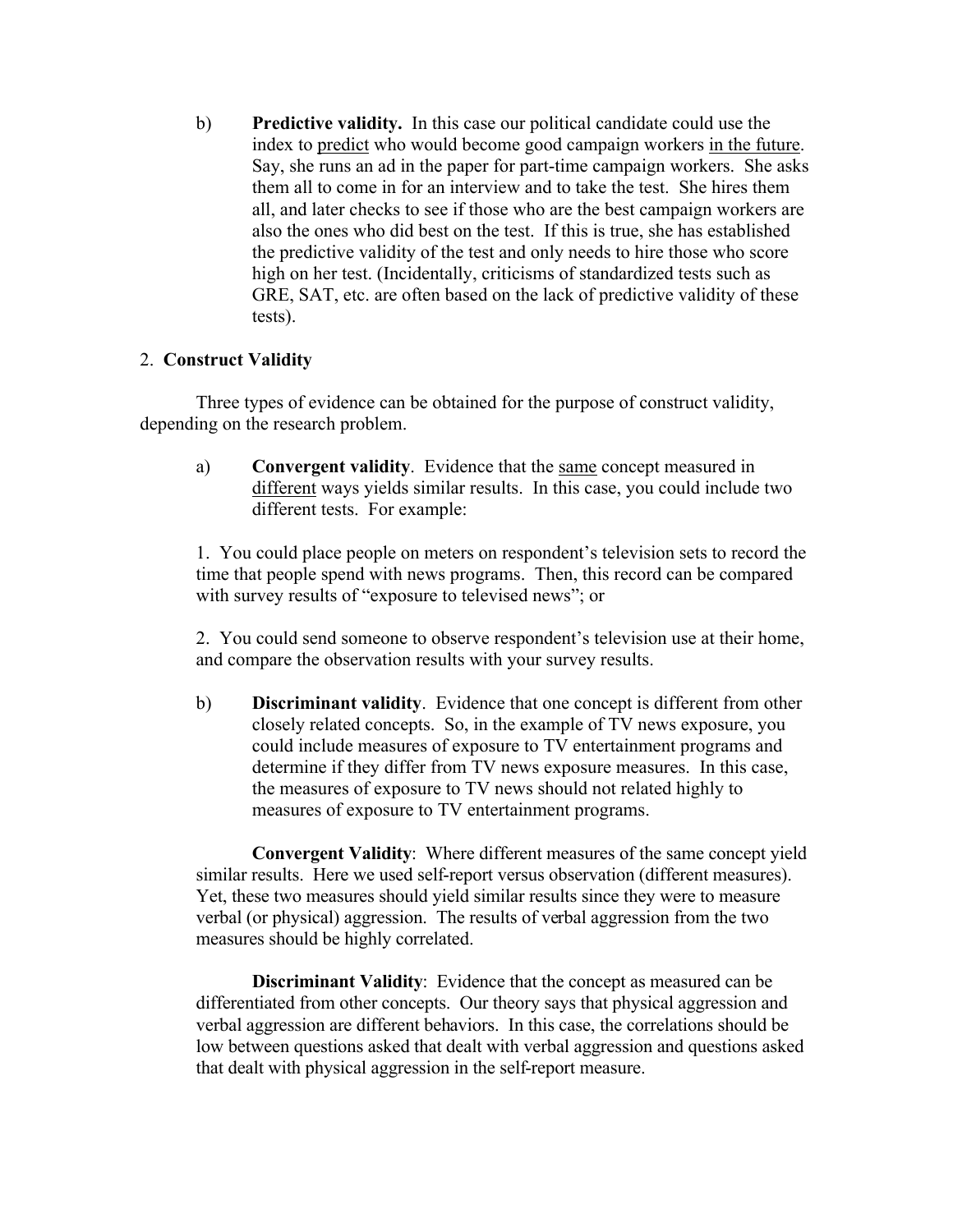# **Example: Convergent/Discriminant Validity**



**Theoretical Statement: Physical violence in television leads to physical aggression.**

c) **Hypothesis-testing**. Evidence that a research hypothesis about the relationship between the measured concept (variable) and other concept (variable), derived from a theory, is supported. In the case of physical aggression and television viewing, for example, there is a social learning theory stating how violent behavior can be learned from observing and modeling televised physical violence.

From this theory we derive a hypothesis stating a positive correlation between physical aggression and the amount of televised physical violence viewing, then, can be derived. If the evidence collected supports the hypothesis, we can conclude a high degree of construct validity in the measurements of physical aggression and viewing of televised physical violence since the two theoretical concepts are measured and examined in the hypothesis-testing process.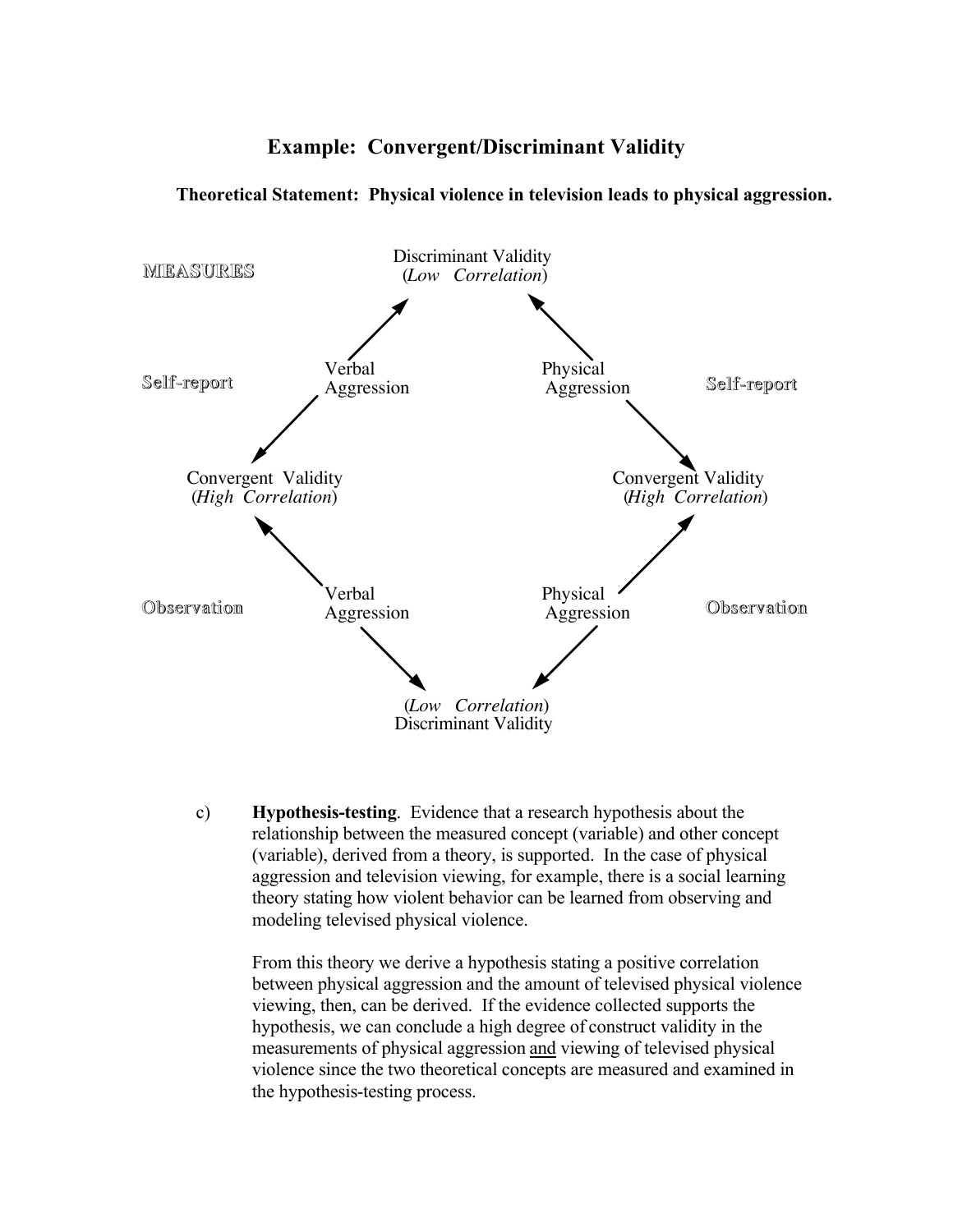#### 3. **Face Validity**

The researchers will look at the items and agree that the test is a valid measure of the concept being measured just on the face of it. That is, we evaluate whether each of the measuring items matches any given conceptual domain of the concept.

#### 4. **Content Validity**

Content validity regards the representativeness or sampling adequacy of the content of a measuring instrument. Content validity is always guided by a judgment: Is the content of the measure representative of the universe of content of the concept being measured (Kerlinger, 1986)?

Although both face validation and content validation of a measurement is judgmental, the criterion for judgment is different. While the belonging of each item to the concept being measured is to be determined in the evaluation of face validity, content validation determines whether any left-out item should be included in the measurement for its representativeness of the concept.

An example may clarify the distinction. Now, the task here is to determine content validity of a survey measure of "political participation." First, we may specify all the aspects/or dimensions of this concept. Then, we may take the measurement apart to see if all of these dimensions are represented on the test (e.g., the questionnaire). For example:

| <b>Dimensions</b> | Behavior:<br>Expressing own<br>viewpoint | Behavior:<br>Learning other's<br>viewpoint | Cognitions              |
|-------------------|------------------------------------------|--------------------------------------------|-------------------------|
| <b>Indicators</b> | Political activity                       | Viewing broadcasts                         | Interest in<br>politics |
|                   | Voting<br>registration                   | Discuss with<br>family/friends             | Party affiliation       |
|                   | Voted in past                            | Reading campaign<br>materials              | Political<br>knowledge  |
|                   | Membership in<br>organizations           |                                            |                         |

### **POLITICAL PARTICIPATION**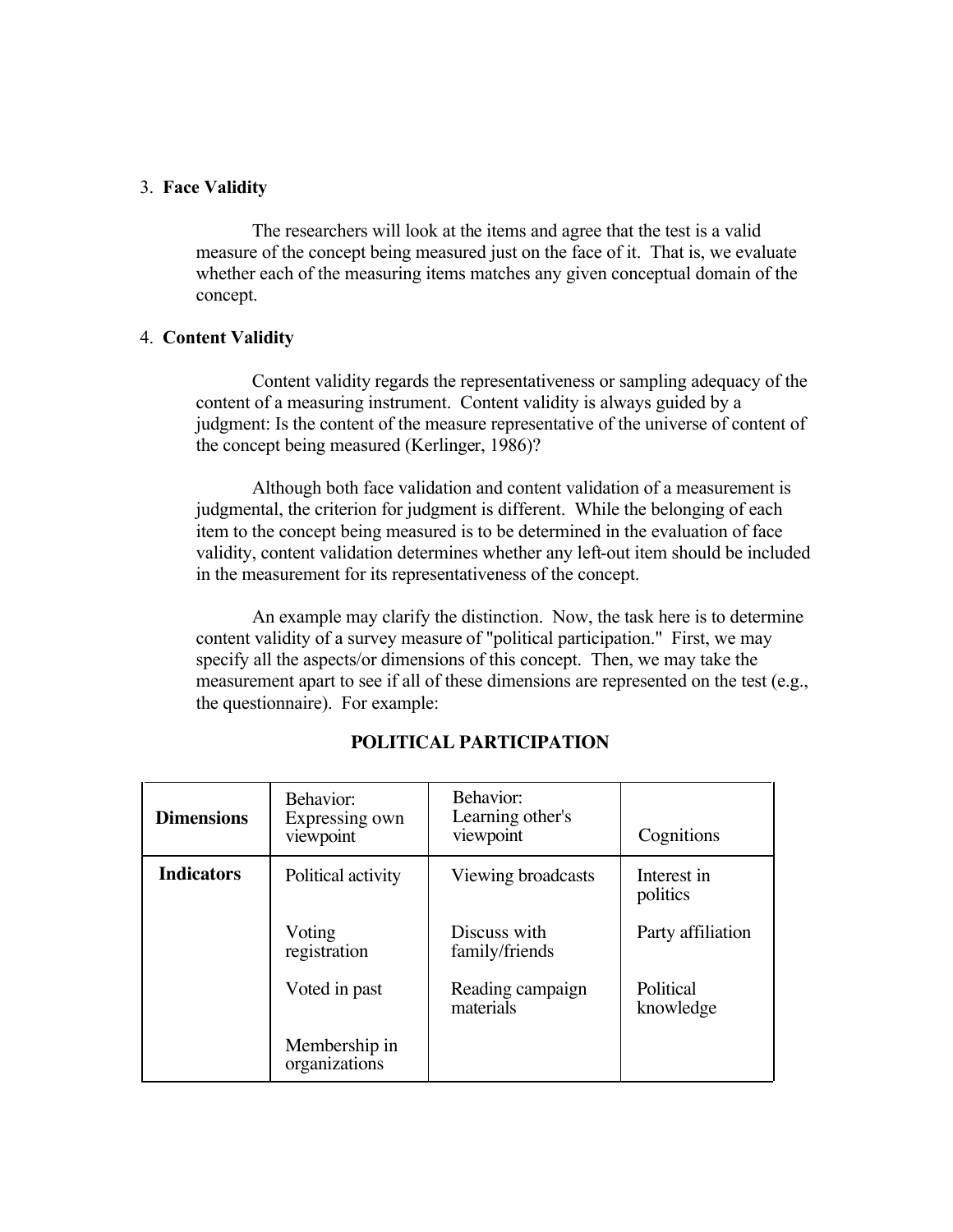Have we left out any dimensions? If we are not representing all the major dimensions of the concept, we've got low validity. We won't be measuring some aspects of the concept. Some people will probably get different "scores" on the political participation test than they should, since we haven't measured some of the things we need to. You can think of the domain of the concept "political participation" as a universe consisting of different aspects (dimensions). The measures of the concept are a sample from the universe. The question dealt with in content validity is whether the sample (measurement) is representative enough to cover the whole universe of the concept domain.

Presented in the following are two tables outlining the different ways of establishing reliability and validity. TABLE 4-1 shows that, to establish any form of reliability, one needs two or more independent observations on the same people. As we may realize later, the more independent observations we have on a measurement of a concept taken with different points of time or forms, the more freedom we gain to establish reliability.

#### TABLE 4-1

|       |          | Time dimension            |                         |  |
|-------|----------|---------------------------|-------------------------|--|
|       |          | Multiple-Time-Point Study | Single-Time-Point Study |  |
| Forms | Multiple | Equivalence<br>Stability  | Equivalence             |  |
|       | Single   | Stability                 |                         |  |
| Items | Multiple | Homogeneity<br>Stability  | Homogeneity             |  |
|       | Single   | Stability                 |                         |  |

#### **TYPES OF RELIABILITY**